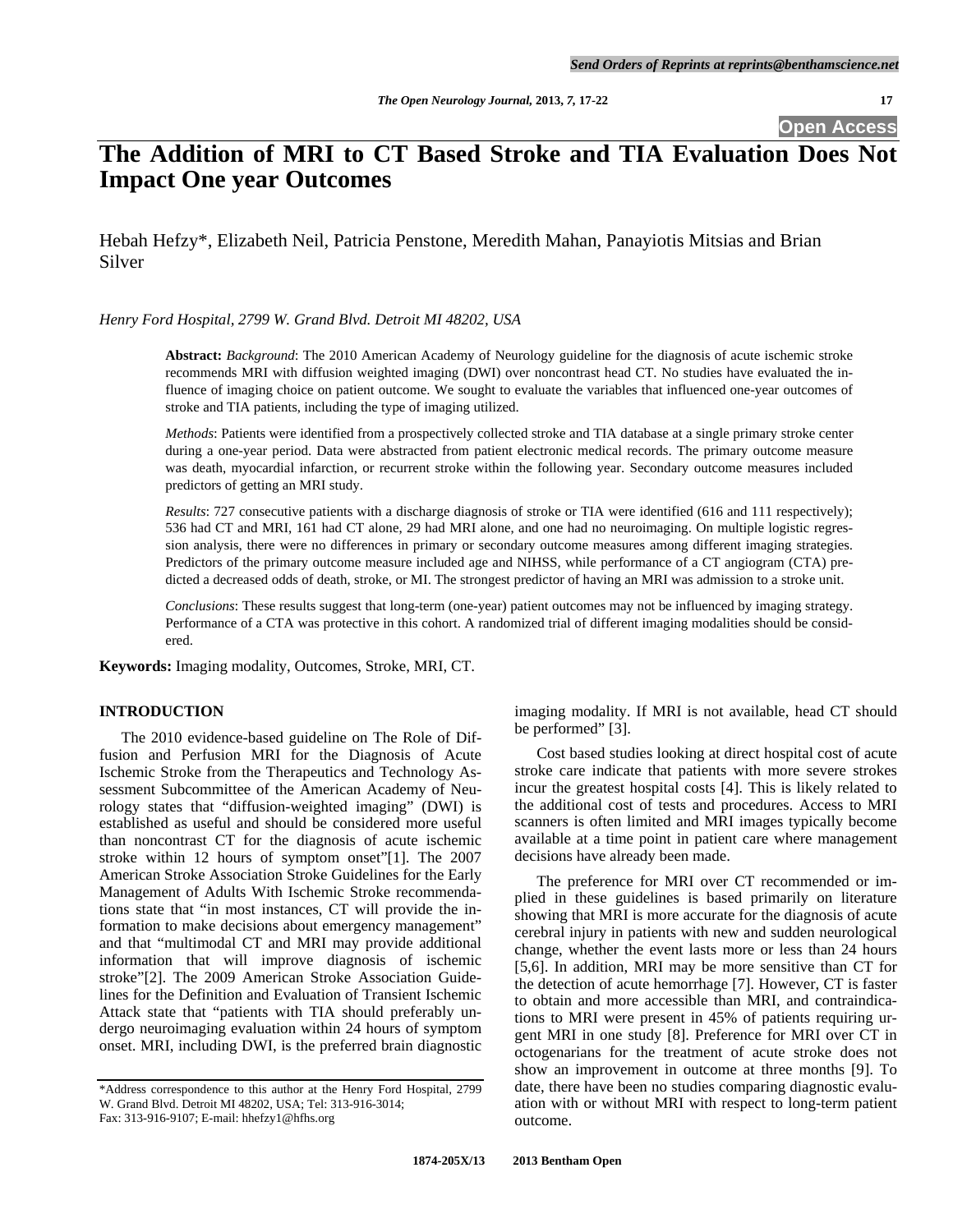We sought to evaluate the outcomes of stroke and TIA patients evaluated and treated at a single tertiary care Primary Stroke Center [10]. The focus of the study was any potential association between imaging strategy and outcome at one year.

#### **METHODS**

 This single center study was approved by the local institutional review board (IRB # 5867). Patients were identified from a prospectively collected database of stroke and TIA patients at a Primary Stroke Center. All patients admitted to Henry Ford Hospital between January 1, 2008 and Dec 31, 2008 with a discharge diagnosis of ischemic stroke or TIA were included. Data were abstracted from the prospectively collected database and from the patient electronic medical records. Variables that were recorded and whether that information was collected prospectively from the database or retrospectively from the chart review are noted in Table **1**. Patient outcomes up to one year following admission were recorded. The primary outcome measure was death, myocardial infarction, or recurrent stroke within one year. Secondary outcome measures were stroke within one year, myocardial infarction within one year, death within one year, and predictors of an MRI occurring during a hospitalization.

 Univariate analyses using Chi-square and Fisher's exact tests were performed for each outcome measure, and multivariable analysis was performed to adjust for any variable which trended towards significance  $(p < 0.1)$  on univariate analysis including age, median NIHSS score on admission, atrial fibrillation, and vascular risk factors (diabetes mellitus [DM], hypertension, coronary artery disease [CAD], and hyperlipidemia).

# **RESULTS**

 Between January 1, 2008 and December 31, 2008, 727 patients were discharged with a diagnosis of stroke or TIA. One patient with TIA did not h ave any neuroimaging and was excluded from further analysis. Of the remaining patients, 161 had CT alone, 29 had MRI alone, and 536 had CT and MRI. Of these patients, 616 had a diagnosis of stroke and 110 had a diagnosis of TIA. Baseline characteristics of patients with CT only and CT with MRI based evaluations are shown in Table **2**. Among other differences, CT only patients were significantly older and had higher median NIHSS scores at admission.

 There were 122 deaths, 49 recurrent strokes, and 22 myocardial infarctions within one year of follow-up. Predictors of the primary outcome were age, admission NIHSS, and history of CAD, while performance of a CTA had the opposite effect (OR 0.473, 95% CI 0.262-0.854, p=0.0131). (Table **3**). No other diagnostic study, including any MRI modality, had a significant effect on the primary outcome measure.

 For secondary outcome measures, on multivariate analysis, predictors of death included age (OR 1.048, 95% CI 1.028 1.067, p<0.0001), admission NIHSS (OR 1.132, 95% CI 1.096-1.168,  $p<0.0001$ ), and presence of atrial fibrillation (OR for absence vs. presence =  $0.516$ , 95% CI  $0.280$  – 0.950,  $p = 0.0337$ , while performance of a CTA was protective (OR 0.365, 95% CI 0.173-0.773, p=0.0085) (Table **4**).

#### **Table 1. Variables Collected**

| <b>Clinical Data:</b>                                                         |  |  |  |
|-------------------------------------------------------------------------------|--|--|--|
| Length of stay                                                                |  |  |  |
| Age                                                                           |  |  |  |
| <b>Sex</b>                                                                    |  |  |  |
| Race                                                                          |  |  |  |
| Atrial fibrillation (pre-existing or current)                                 |  |  |  |
| History of congestive heart failure                                           |  |  |  |
| History of stroke or TIA                                                      |  |  |  |
| History of coronary artery disease                                            |  |  |  |
| History of diabetes mellitus                                                  |  |  |  |
| History of hypertension                                                       |  |  |  |
| History of peripheral vascular disease                                        |  |  |  |
| Tobacco use within the previous year                                          |  |  |  |
| History of carotid stenosis                                                   |  |  |  |
| History of dyslipidemia                                                       |  |  |  |
| History of prosthetic valve                                                   |  |  |  |
| Treatment with tPA                                                            |  |  |  |
| Median NIHSS at admission, discharge, first follow-up visit, and at 1<br>year |  |  |  |
| Median mRS at discharge                                                       |  |  |  |
| Labwork:                                                                      |  |  |  |
| Cholesterol                                                                   |  |  |  |
| Triglycerides                                                                 |  |  |  |
| <b>HDL</b>                                                                    |  |  |  |
| LDL                                                                           |  |  |  |
| <b>Diagnostic Studies:</b>                                                    |  |  |  |
| CT head                                                                       |  |  |  |
| <b>MRI</b> brain                                                              |  |  |  |
| CT Angiogram head/neck                                                        |  |  |  |
| MR Angiogram head/neck                                                        |  |  |  |
| Digital subtraction angiography                                               |  |  |  |
| Carotid Ultrasonography                                                       |  |  |  |
| <b>Transcranial Doppler</b>                                                   |  |  |  |
| Transthoracic or transesophageal echocardiography                             |  |  |  |

TIA = Transient Ischemic Attack, TPA = tissue plasminogen activator, NIHSS = National Institutes of Health Stroke Scale,  $mRS =$ Modified Rankin Score,  $HDL = high$  density lipoprotein,  $LDL =$ low density lipoprotein,  $CT =$  Computed Tomography, MRI = Magnetic Resonance Imaging

The primary predictor of stroke and MI was a history of CAD (OR of absence vs. presence  $= 0.473$ , 95% CI 0.245-0.913, p= 0.0256 and 0.316, 95% CI 0.132 – 0.754, p = 0.0095 respectively).

 The odds of having MRI added to a CT based workup was evaluated after adjusting for previously reported variables and the greatest predictor of having an MRI was admission to a stroke unit (OR 6.0, 95% CI 3.486- 10.325, p <0.0001) (Table **5**).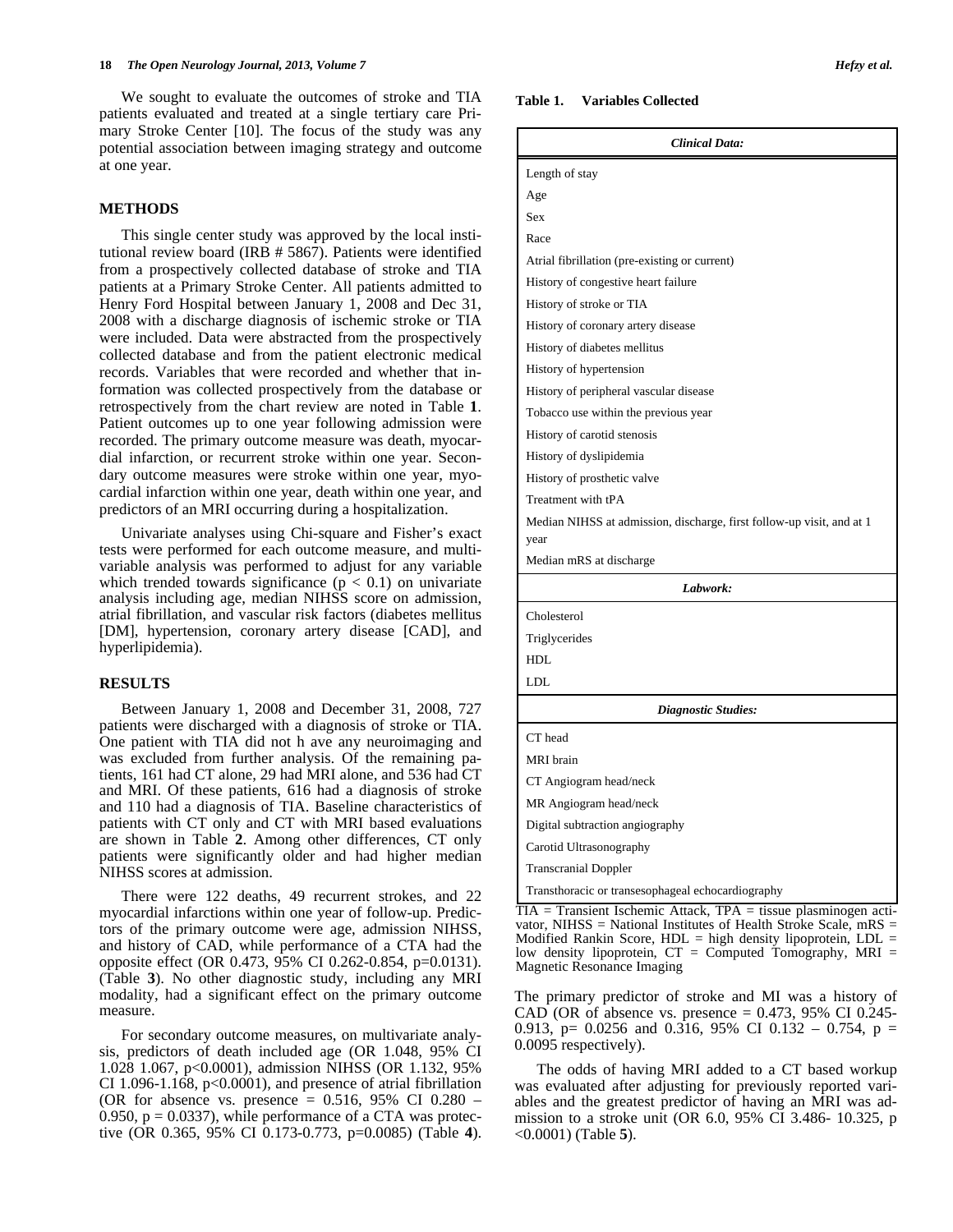# **Table 2. Baseline Characteristics of Patients with CT only Versus CT with MRI Evaluations**

| <b>Variable</b>                                | $CT$ only $(n=161)$   | $CT$ with MRI ( $n = 536$ ) | p-value |
|------------------------------------------------|-----------------------|-----------------------------|---------|
| Age                                            | $71.1 + - 15.8$       | $65.7 + - 13.8$             | < 0.001 |
| Female                                         | 50%                   | 51%                         | 0.956   |
| Race (Black)                                   | 58%                   | 66%                         | 0.083   |
| (White)                                        | 39%                   | 30%                         |         |
| <b>Diabetes Mellitus</b>                       | 35%                   | 35%                         | 0.985   |
| Atrial Fibrillation (pre-existing or current)  | 26%                   | 8%                          | < 0.001 |
| History of hypertension                        | 79%                   | 80%                         | 0.749   |
| Tobacco use within the previous year           | 14%                   | 27%                         | 0.001   |
| History of stroke or TIA                       | 26%                   | 24%                         | 0.672   |
| History of coronary artery disease             | 29%                   | 17%                         | 0.001   |
| History of congestive heart failure            | 29%                   | 9%                          | < 0.001 |
| History of carotid stenosis                    | 2%                    | 2%                          | 0.722   |
| History of dyslipidemia                        | 30%                   | 37%                         | 0.141   |
| Length of stay (days)                          | $6.5 +/- 6.0$         | $4.4 +/- 3.9$               | < 0.001 |
| History of peripheral vascular disease         | 3%                    | 0%                          | 0.011   |
| History of prosthetic valve                    | 4%                    | 0%                          | < 0.001 |
| Treatment with tPA                             | 9%                    | 7%                          | 0.307   |
| Median NIHSS score at admission                | $\tau$                | 3                           | < 0.001 |
| Median NIHSS score at discharge                | $\overline{4}$        | $\overline{2}$              | < 0.001 |
| Median NIHSS score at first follow-up visit    | 9                     | 3                           | < 0.001 |
| Median NIHSS score at 1 year                   | $\boldsymbol{0}$      | $\boldsymbol{0}$            | 0.975   |
| Median mRS score at discharge                  | $\overline{4}$        | $\overline{2}$              | < 0.001 |
| Total cholesterol at admission (g/dl)          | 155                   | 171                         | < 0.001 |
| Triglycerides at admission (g/dl)              | 105                   | 121                         | 0.002   |
| HDL at admission (g/dl)                        | 41                    | 40                          | 0.764   |
| LDL at admission (g/dl)                        | 94                    | 107                         | < 0.001 |
| CTA head and neck                              | 27%                   | 17%                         | 0.009   |
| MRA head and neck                              | $0\%$                 | 90%                         | < 0.001 |
| Digital subtraction angiography                | $8\%$                 | 5%                          | 0.202   |
| Carotid ultrasonography                        | 49%                   | 21%                         | < 0.001 |
| Transcranial doppler                           | 28%                   | 4%                          | < 0.001 |
| Transthoracic/transesophageal echocardiography | 82%<br>$1.72 \pm 1.2$ | 93%                         | < 0.001 |

NIHSS = National Institutes of Health Stroke Scale, mRS = modified Rankin scale

# **DISCUSSION**

 The introduction of CT technology for the imaging of the human brain in the early 1970s led to a dramatic change in the diagnosis of stroke [11]. Landmark clinical trials such as the NINDS rt-PA stroke trial [12] and ECASS III [13] would not have been safe to perform with CT imaging because of the approximately 13% of patients who have hemorrhagic stroke as the etiology of their symptoms [14]. MRI technology for human brain imaging was introduced in the early 1980s [15] and diffusion-weighted imaging (DWI)/perfusion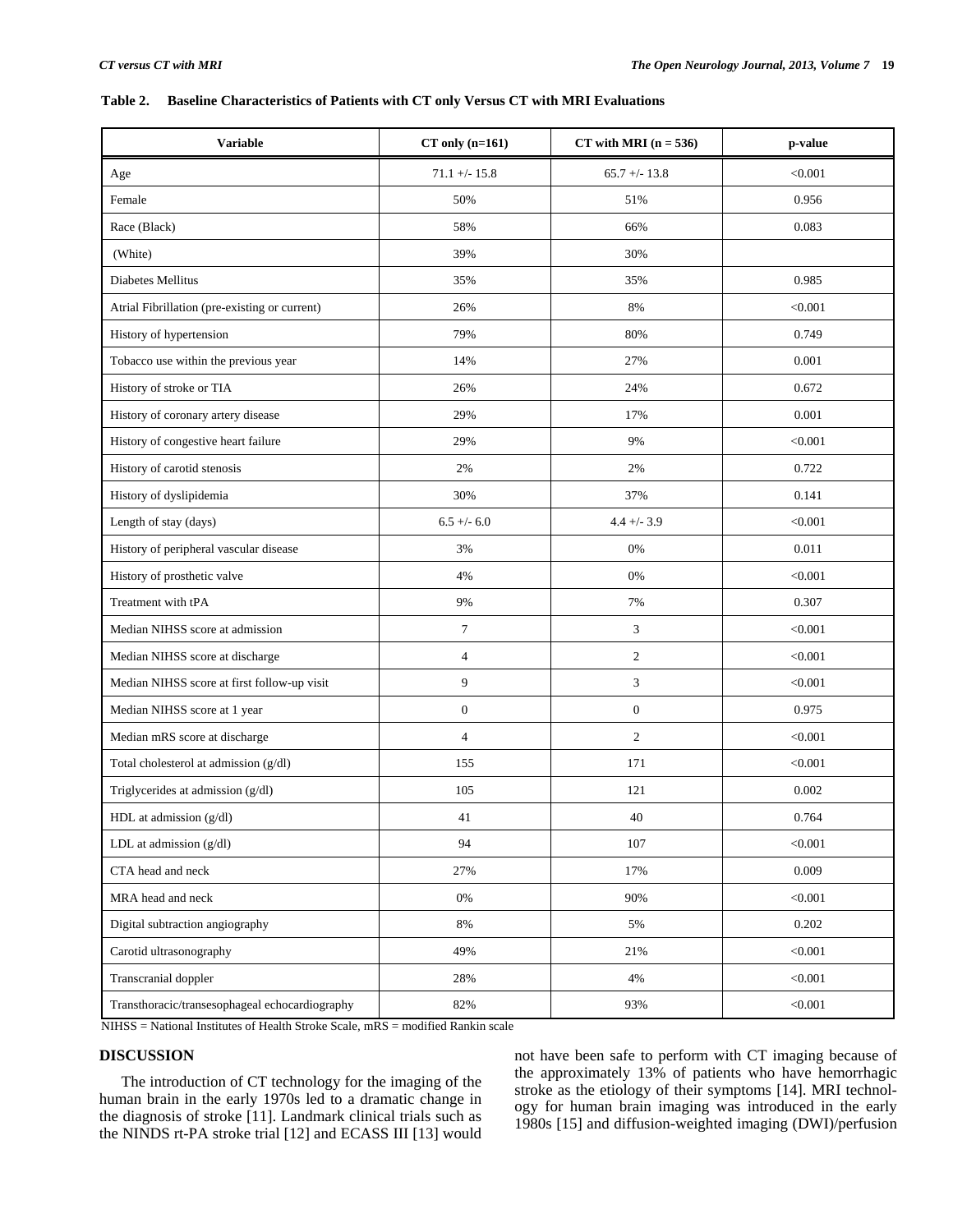| Table 3. Multiple Logistic Regression Results for the Primary Outcome Measure (Stroke, Myocardial Infarction, or Death) Within |
|--------------------------------------------------------------------------------------------------------------------------------|
| <b>One Year</b>                                                                                                                |

| <b>Variable</b>                | <b>Odds Ratio</b> | 95% Confidence Interval | <b>P-Value</b> |
|--------------------------------|-------------------|-------------------------|----------------|
| Age                            | 1.031             | 1.016, 1.046            | < 0.0001       |
| NIHSS on admission             | 1.104             | 1.073, 1.136            | < 0.0001       |
| History of CAD                 | 1.577             | 1.005, 2.474            | 0.0474         |
| History of DM                  | 1.464             | 0.987, 2.171            | 0.0580         |
| History of atrial fibrillation | 1.540             | 0.884, 2.684            | 0.1272         |
| CT only                        | 1.914             | 0.510, 7.187            | 0.3360         |
| CT and MRI/MRA                 | 1.519             | 0.494, 4.670            | 0.4659         |
| <b>CTA</b>                     | 0.473             | 0.262, 0.854            | 0.0131         |
| <b>MRA</b>                     | 0.767             | 0.361, 1.629            | 0.4899         |
| <b>TCD</b>                     | 0.720             | 0.369, 1.406            | 0.3363         |

NIHSS= National Institutes of Health Stroke Scale, CAD = coronary artery disease, DM = diabetes mellitus, MRA = magnetic resonance angiography, CTA = CT angiography, TCD = transcranial Doppler.

Adjustments were made for age, median NIHSS score at admission, atrial fibrillation, diabetes mellitus, hypertension, coronary artery disease, and hyperlipidemia. Results in italics are statistically significant.

| Table 4. |  | <b>Multiple Logistic Regression Results for Death Within One Year</b> |  |  |  |  |
|----------|--|-----------------------------------------------------------------------|--|--|--|--|
|----------|--|-----------------------------------------------------------------------|--|--|--|--|

| <b>Variable</b>     | <b>Odds Ratio</b><br>95% Confidence Interval |               | <b>P-Value</b> |
|---------------------|----------------------------------------------|---------------|----------------|
| Age                 | 1.048<br>1.028, 1.067                        |               | < 0.0001       |
| NIHSS on admission  | 1.098, 1.171<br>1.134                        |               | < 0.0001       |
| History of CAD      | 1.104<br>0.629, 1.936                        |               | 0.7311         |
| Atrial fibrillation | 1.954                                        | 1.058, 3.611  | 0.0324         |
| CT only             | 2.413                                        | 0.436, 13.366 | 0.3133         |
| CT and MRI/MRA      | 1.613                                        | 0.341, 7.623  | 0.5466         |
| <b>CTA</b>          | 0.365                                        | 0.173, 0.773  | 0.0085         |
| <b>MRA</b>          | 0.468                                        | 0.192, 1.141  | 0.0950         |
| Echocardiography    | 1.322<br>0.624, 2.799                        |               | 0.4663         |
| <b>TCD</b>          | 0.778                                        | 0.362, 1.672  | 0.5206         |

NIHSS= National Institutes of Health Stroke Scale, CAD = coronary artery disease, MRA = magnetic resonance angiography, CTA = CT angiography, TCD = transcranial Doppler.

Adjustments were made for age, median NIHSS score at admission, atrial fibrillation, diabetes mellitus, hypertension, coronary artery disease, and hyperlipidemia. Results in italics are statistically significant.

imaging for evaluation of acute stroke were introduced in the 1990s [16].

 MRI-based evaluations can improve short-term (i.e. 90 day) prognostication of stroke outcome when added to clinical information [17]. The RRE-90 scoring system, based on an analysis of 1,458 consecutive ischemic stroke patients, demonstrated an area under the ROC curve (AUC) of 0.70- 0.80. CT-based evaluations also improve short-term (i.e. 90 day) prognostication after TIA [18]. The ABCD(2)I scoring system, based on an analysis of 4,574 patients , demonstrated an AUC of 0.72-0.85. Even clinically based scoring systems such as the Essen Stroke Risk Score (AUC of 0.59 for 1-year risk of recurrent stroke) [19] and the Stroke Prognosis Instrument II (AUC of 0.63 for 2-year risk of recurrent stroke or death) [20] have reasonable prognostic values. At this time, there are no studies to show the additional value of neuroimaging, in addition to clinical variables, for prognosis beyond 90 days. Furthermore, increasing refinement of prognostication of stroke risk with atrial fibrillation, reflected in the new  $CHA<sub>2</sub>DS<sub>2</sub>-VASc score, do not include any$ neuroimging variables yet show impressive 10-year risk predictions (C statistic of 0.888) [21].

 In this single center study of stroke and TIA patients, the addition of MRI to a CT based work-up was not associated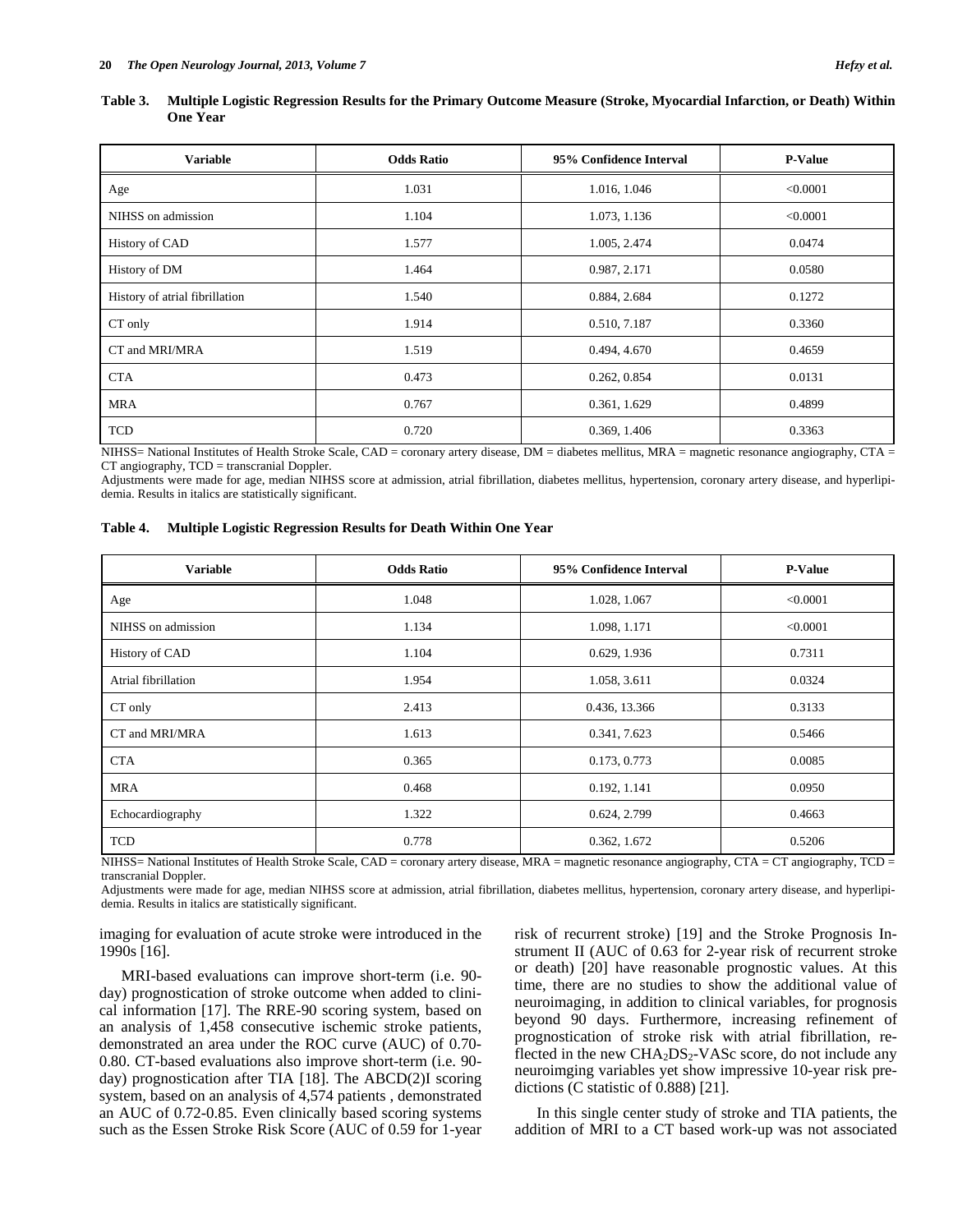|  | Table 5. Predictors of Having MRI in Addition to CT |
|--|-----------------------------------------------------|
|--|-----------------------------------------------------|

| <b>Variable</b>          | <b>Odds Ratio</b><br>95% Confidence Interval |               | <b>P-Value</b> |
|--------------------------|----------------------------------------------|---------------|----------------|
| Admission to stroke unit | 6.0                                          | 3.486, 10.325 | < 0.0001       |
| History of heart failure | 0.264                                        | 0.146, 0.478  | < 0.0001       |
| Triglycerides            | 1.004                                        | 1.000, 1.007  | 0.0365         |
| <b>CTA</b>               | 0.347                                        | 0.205, 0.586  | < 0.0001       |
| Carotid ultrasonography  | 0.357                                        | 0.219, 0.584  | < 0.0001       |
| <b>TCD</b>               | 0.107                                        | 0.055, 0.211  | < 0.0001       |

 $CTA = CT$  angiography,  $TCD =$  transcranial Doppler.

Adjustments were made for age, median NIHSS score at admission, atrial fibrillation, diabetes mellitus, hypertension, coronary artery disease, and hyperlipidemia. Results in italics are statistically significant.

with improved patient outcomes up to one year following discharge. Direct comparison of patients with CT based workup to MRI only workup was not possible due to the very small number of patients who had MRI alone. In this cohort, performance of CTA was protective against the primary outcome and death. Previously, a multimodal approach utilizing both noncontrast head CT as well as CT angiography (CTA) with contrast of the head and neck has been shown to identify high risk transient ischemic attach (TIA) and minor stroke patients [22].

 These findings may be a reflection of several factors. Patients admitted to Henry Ford Hospital with stroke receive treatments in accordance with Primary Stroke Center certification [10]. At this time, Primary Stroke Center certification requires compliance with eight measures (venous thromboembolism prophylaxis, discharged on antithrombotic therapy, anticoagulation therapy for atrial fibrillation/flutter, thrombolytic therapy, antithrombotic therapy by end of hospital day two, discharged on statin medication, stroke education, and assessed for rehabilitation) [23]. Previously, smoking cessation counseling and dysphagia screening were also included. These variables are known to influence outcome and are not dependent on the acquisition of MRI imaging. A second consideration is that the MRI was performed at a time point where any information provided by the study was too late to act upon in a way that would alter patient outcomes. For this same reason, CTA, which can often be obtained more quickly, may have improved patient outcomes due to more rapid availability of information. Finally, delaying discharge to obtain an MRI may prolong hospitalization, leading to delayed initiation of rehabilitation and increasing the likelihood that patients may develop a hospital acquired infection or other complication that may affect overall outcome.

 There are multiple limitations to this study. First, it was a retrospective review of prospectively collected data. Followup of patients was limited by what was recorded in the electronic medical record. Patients who sought care at other hospitals or died without notification of the hospital would not have been captured in the electronic medical record. Second, the decision to use CT or MRI was not random. There were baseline differences between groups which may have reflected the decision to do further testing. For example, patients who had CT alone had higher NIHSS scores at admission. This finding may have reflected the fact that clinicians either had no difficulty seeing the infarction on initial CT or preferred not to pursue additional testing with MRI because of the patient's condition. Third, the study was conducted at a single center and was reflective of the practice style of the clinicians who worked there.

 In conclusion, this retrospective analysis of a prospectively collected database at a single institution showed that the use of an MRI during hospitalization was not associated with a reduced risk of death, recurrent stroke, or myocardial infarction within one year of follow-up. The results suggest that treatment strategies may not necessarily have been influenced by imaging modality or that changes in treatment strategy based on MRI did not improve outcome. A randomized trial of different imaging modalities should be considered.

# **CONFLICT OF INTEREST**

 The authors confirm that this article content has no conflicts of interest.

# **ACKNOWLEDGEMENT**

None Declared.

# **REFERENCES**

- [1] Schellinger PD, Bryan RN, Caplan LR, *et al*. Evidence-based guideline: The role of diffusion and perfusion mri for the diagnosis of acute ischemic stroke: Report of the therapeutics and technology assessment subcommittee of the american academy of neurology. Neurology 2010; 75: 177-85.
- [2] Adams HP, Jr., del Zoppo G, Alberts MJ, *et al*. Guidelines for the early management of adults with ischemic stroke: A guideline from the american heart association/american stroke association stroke council, clinical cardiology council, cardiovascular radiology and intervention council, and the atherosclerotic peripheral vascular disease and quality of care outcomes in research interdisciplinary working groups: The american academy of neurology affirms the value of this guideline as an educational tool for neurologists. Stroke 2007; 38: 1655-711.
- [3] Easton JD, Saver JL, Albers GW, *et al*. Definition and evaluation of transient ischemic attack: A scientific statement for healthcare professionals from the american heart association/american stroke association stroke council; council on cardiovascular surgery and anesthesia; council on cardiovascular radiology and intervention; council on cardiovascular nursing; and the interdisciplinary council on peripheral vascular disease. The american academy of